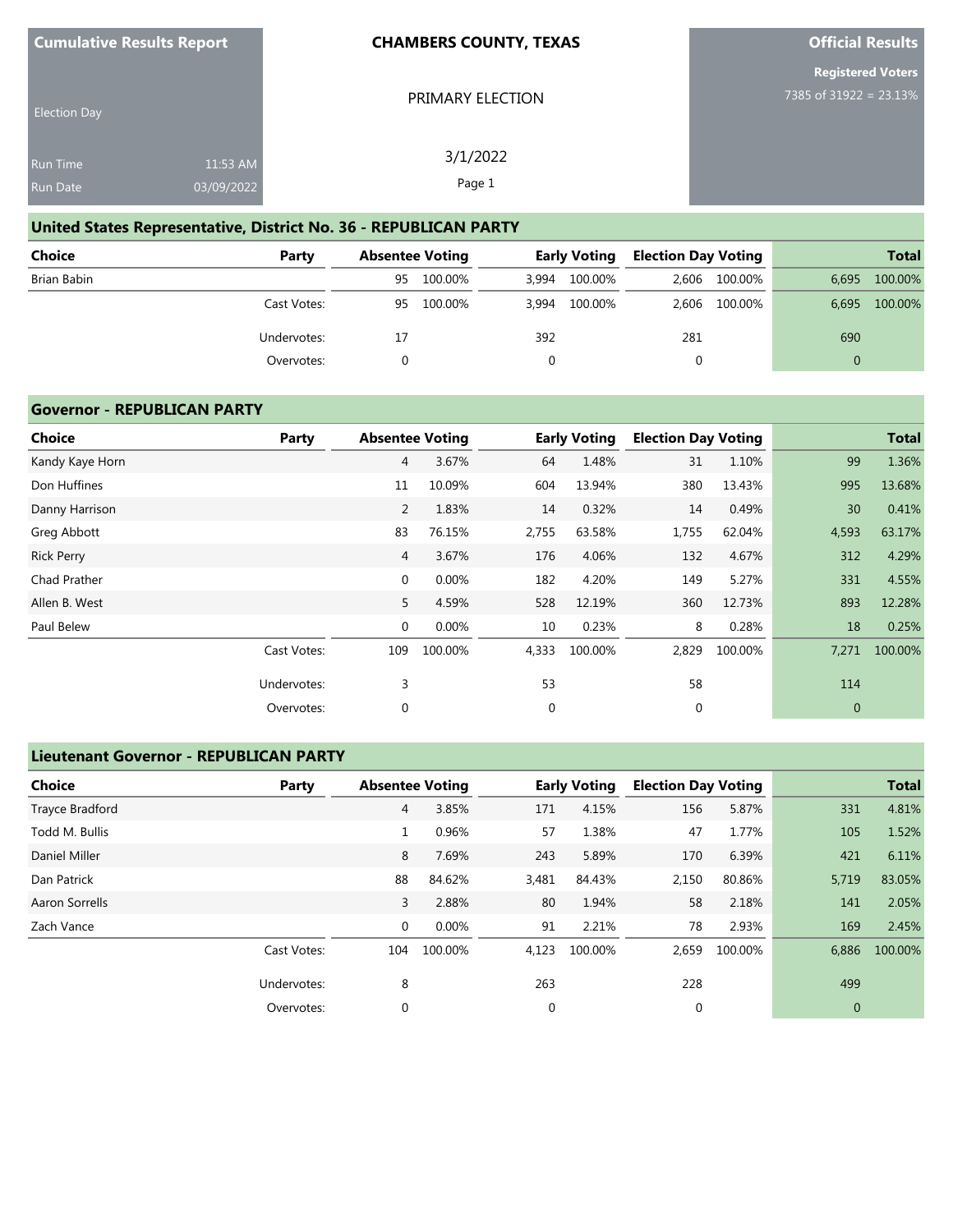|  | <b>Cumulative Results Report</b> |
|--|----------------------------------|
|--|----------------------------------|

PRIMARY ELECTION

3/1/2022 Page 2

**Official Results**

|  | <b>Registered Voters</b> |  |  |
|--|--------------------------|--|--|
|  | 7385 of 31922 = 23.13%   |  |  |

| <b>Election Day</b> |            |
|---------------------|------------|
| <b>Run Time</b>     | $11:53$ AM |
| <b>Run Date</b>     | 03/09/2022 |

## **Attorney General - REPUBLICAN PARTY**

| Choice<br>Party |     |    | <b>Absentee Voting</b> |       | <b>Early Voting</b> | <b>Election Day Voting</b> |         |              | <b>Total</b> |
|-----------------|-----|----|------------------------|-------|---------------------|----------------------------|---------|--------------|--------------|
| Eva Guzman      |     | 23 | 21.70%                 | 667   | 15.73%              | 268                        | 9.77%   | 958          | 13.51%       |
| George P. Bush  |     | 24 | 22.64%                 | 1,182 | 27.88%              | 893                        | 32.56%  | 2,099        | 29.61%       |
| Louie Gohmert   |     | 11 | 10.38%                 | 545   | 12.85%              | 360                        | 13.12%  | 916          | 12.92%       |
| Ken Paxton      |     | 48 | 45.28%                 | 1,846 | 43.54%              | 1,222                      | 44.55%  | 3,116        | 43.96%       |
| Cast Votes:     | 106 |    | 100.00%                | 4,240 | 100.00%             | 2.743                      | 100.00% | 7.089        | 100.00%      |
| Undervotes:     |     | 6  |                        | 146   |                     | 144                        |         | 296          |              |
| Overvotes:      |     | 0  |                        | 0     |                     | 0                          |         | $\mathbf{0}$ |              |

# **Comptroller of Public Accounts - REPUBLICAN PARTY**

| <b>Choice</b>  | Party       | <b>Absentee Voting</b> |         |             | <b>Early Voting</b> | <b>Election Day Voting</b> |         |          | <b>Total</b> |
|----------------|-------------|------------------------|---------|-------------|---------------------|----------------------------|---------|----------|--------------|
| Mark V. Goloby |             | 13                     | 14.61%  | 803         | 21.98%              | 593                        | 25.74%  | 1,409    | 23.30%       |
| Glenn Hegar    |             | 76                     | 85.39%  | 2,851       | 78.02%              | 1.711                      | 74.26%  | 4.638    | 76.70%       |
|                | Cast Votes: | 89                     | 100.00% | 3.654       | 100.00%             | 2.304                      | 100.00% | 6.047    | 100.00%      |
|                | Undervotes: | 23                     |         | 732         |                     | 583                        |         | 1,338    |              |
|                | Overvotes:  |                        |         | $\mathbf 0$ |                     | $\mathbf{0}$               |         | $\Omega$ |              |

## **Commissioner of the General Land Office - REPUBLICAN PARTY**

| <b>Choice</b>          | Party       | <b>Absentee Voting</b> |         |             | <b>Early Voting</b> | <b>Election Day Voting</b> |         |                | <b>Total</b> |
|------------------------|-------------|------------------------|---------|-------------|---------------------|----------------------------|---------|----------------|--------------|
| Jon Spiers             |             | 15                     | 17.44%  | 660         | 19.59%              | 447                        | 20.99%  | 1,122          | 20.09%       |
| Don W. Minton          |             | 9                      | 10.47%  | 368         | 10.92%              | 247                        | 11.60%  | 624            | 11.17%       |
| Rufus Lopez            |             | $\mathbf{0}$           | 0.00%   | 66          | 1.96%               | 61                         | 2.86%   | 127            | 2.27%        |
| <b>Weston Martinez</b> |             | 14                     | 16.28%  | 213         | 6.32%               | 154                        | 7.23%   | 381            | 6.82%        |
| Tim Westley            |             | 11                     | 12.79%  | 596         | 17.69%              | 440                        | 20.66%  | 1,047          | 18.75%       |
| Ben Armenta            |             | $\mathbf{0}$           | 0.00%   | 184         | 5.46%               | 80                         | 3.76%   | 264            | 4.73%        |
| Victor Avila           |             | 2                      | 2.33%   | 131         | 3.89%               | 101                        | 4.74%   | 234            | 4.19%        |
| Dawn Buckingham        |             | 35                     | 40.70%  | 1,151       | 34.16%              | 600                        | 28.17%  | 1,786          | 31.98%       |
|                        | Cast Votes: | 86                     | 100.00% | 3,369       | 100.00%             | 2,130                      | 100.00% | 5,585          | 100.00%      |
|                        | Undervotes: | 26                     |         | 1,017       |                     | 757                        |         | 1,800          |              |
|                        | Overvotes:  | $\mathbf 0$            |         | $\mathbf 0$ |                     | $\mathbf 0$                |         | $\overline{0}$ |              |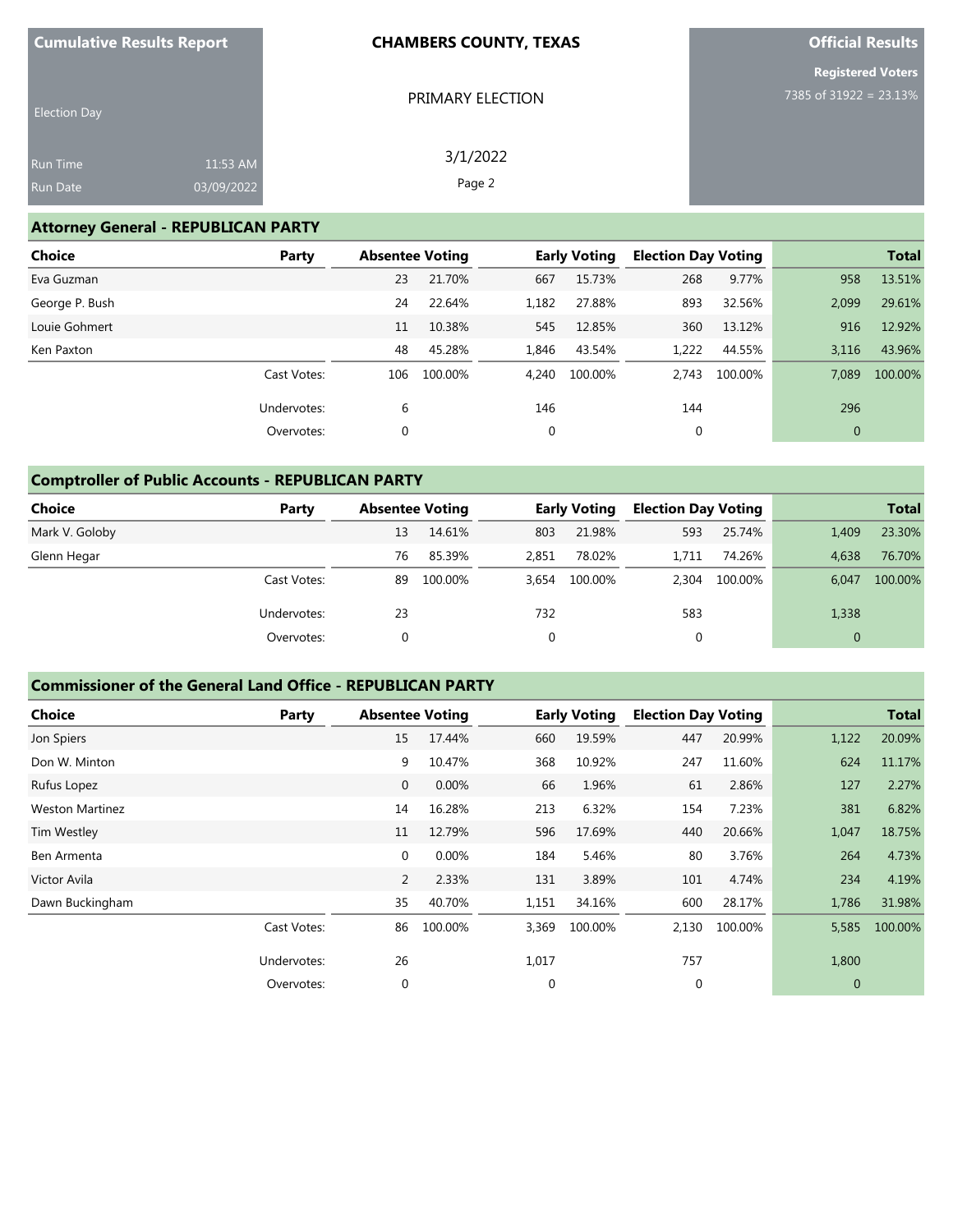|  | <b>Cumulative Results Report</b> |
|--|----------------------------------|
|--|----------------------------------|

PRIMARY ELECTION

3/1/2022 Page 3

**Official Results**

|  |  | <b>Registered Voters</b> |
|--|--|--------------------------|
|  |  | 7385 of 31922 = 23.13%   |

| <b>Election Day</b> |            |
|---------------------|------------|
| <b>Run Time</b>     | 11:53 AM   |
| <b>Run Date</b>     | 03/09/2022 |

## **Commissioner of Agriculture - REPUBLICAN PARTY**

| <b>Choice</b>    | Party       | <b>Absentee Voting</b> |         |       | <b>Early Voting</b> | <b>Election Day Voting</b> |               |              | <b>Total</b> |
|------------------|-------------|------------------------|---------|-------|---------------------|----------------------------|---------------|--------------|--------------|
| Carey A. Counsil |             | 9                      | 10.23%  | 428   | 11.87%              | 263                        | 11.46%        | 700          | 11.69%       |
| James White      |             | 38                     | 43.18%  | 1,328 | 36.82%              | 958                        | 41.74%        | 2.324        | 38.80%       |
| Sid Miller       |             | 41                     | 46.59%  | 1,851 | 51.32%              | 1.074                      | 46.80%        | 2.966        | 49.52%       |
|                  | Cast Votes: | 88                     | 100.00% | 3.607 | 100.00%             |                            | 2.295 100.00% | 5.990        | 100.00%      |
|                  | Undervotes: | 24                     |         | 779   |                     | 592                        |               | 1,395        |              |
|                  | Overvotes:  | 0                      |         | 0     |                     | 0                          |               | $\mathbf{0}$ |              |

### **Railroad Commissioner - REPUBLICAN PARTY**

| <b>Choice</b><br>Party | <b>Absentee Voting</b> |         |       | <b>Early Voting</b> | <b>Election Day Voting</b> |         |              | <b>Total</b> |
|------------------------|------------------------|---------|-------|---------------------|----------------------------|---------|--------------|--------------|
| Marvin "Sarge" Summers | 10                     | 11.63%  | 636   | 18.59%              | 487                        | 22.45%  | 1,133        | 19.96%       |
| Dawayne Tipton         | 11                     | 12.79%  | 415   | 12.13%              | 327                        | 15.08%  | 753          | 13.27%       |
| Wayne Christian        | 44                     | 51.16%  | 1,473 | 43.06%              | 772                        | 35.59%  | 2,289        | 40.33%       |
| Tom Slocum Jr          | 11                     | 12.79%  | 361   | 10.55%              | 213                        | 9.82%   | 585          | 10.31%       |
| Sarah Stogner          | 10                     | 11.63%  | 536   | 15.67%              | 370                        | 17.06%  | 916          | 16.14%       |
| Cast Votes:            | 86                     | 100.00% | 3,421 | 100.00%             | 2,169                      | 100.00% | 5.676        | 100.00%      |
| Undervotes:            | 26                     |         | 965   |                     | 718                        |         | 1,709        |              |
| Overvotes:             | 0                      |         | 0     |                     | 0                          |         | $\mathbf{0}$ |              |

## **Justice, Supreme Court, Place 3 - REPUBLICAN PARTY**

| <b>Choice</b>  | Party       | <b>Absentee Voting</b> |         | <b>Early Voting</b> |         | <b>Election Day Voting</b> |               |       | <b>Total</b> |
|----------------|-------------|------------------------|---------|---------------------|---------|----------------------------|---------------|-------|--------------|
| Debra Lehrmann |             | 81                     | 100.00% | 3.534               | 100.00% |                            | 2,252 100.00% | 5,867 | 100.00%      |
|                | Cast Votes: | 81                     | 100.00% | 3,534               | 100.00% | 2.252                      | 100.00%       | 5,867 | 100.00%      |
|                | Undervotes: | 31                     |         | 852                 |         | 635                        |               | 1,518 |              |
|                | Overvotes:  |                        |         |                     |         |                            |               |       |              |

## **Justice, Supreme Court, Place 5 - REPUBLICAN PARTY**

| Choice        | Party       | <b>Absentee Voting</b> |         | <b>Early Voting</b> |         | <b>Election Day Voting</b> |               |       | <b>Total</b> |
|---------------|-------------|------------------------|---------|---------------------|---------|----------------------------|---------------|-------|--------------|
| Rebeca Huddle |             | 80                     | 100.00% | 3,518               | 100.00% |                            | 2,231 100.00% | 5,829 | 100.00%      |
|               | Cast Votes: | 80                     | 100.00% | 3,518               | 100.00% |                            | 2,231 100.00% | 5,829 | 100.00%      |
|               | Undervotes: | 32                     |         | 868                 |         | 656                        |               | 1,556 |              |
|               | Overvotes:  |                        |         |                     |         |                            |               |       |              |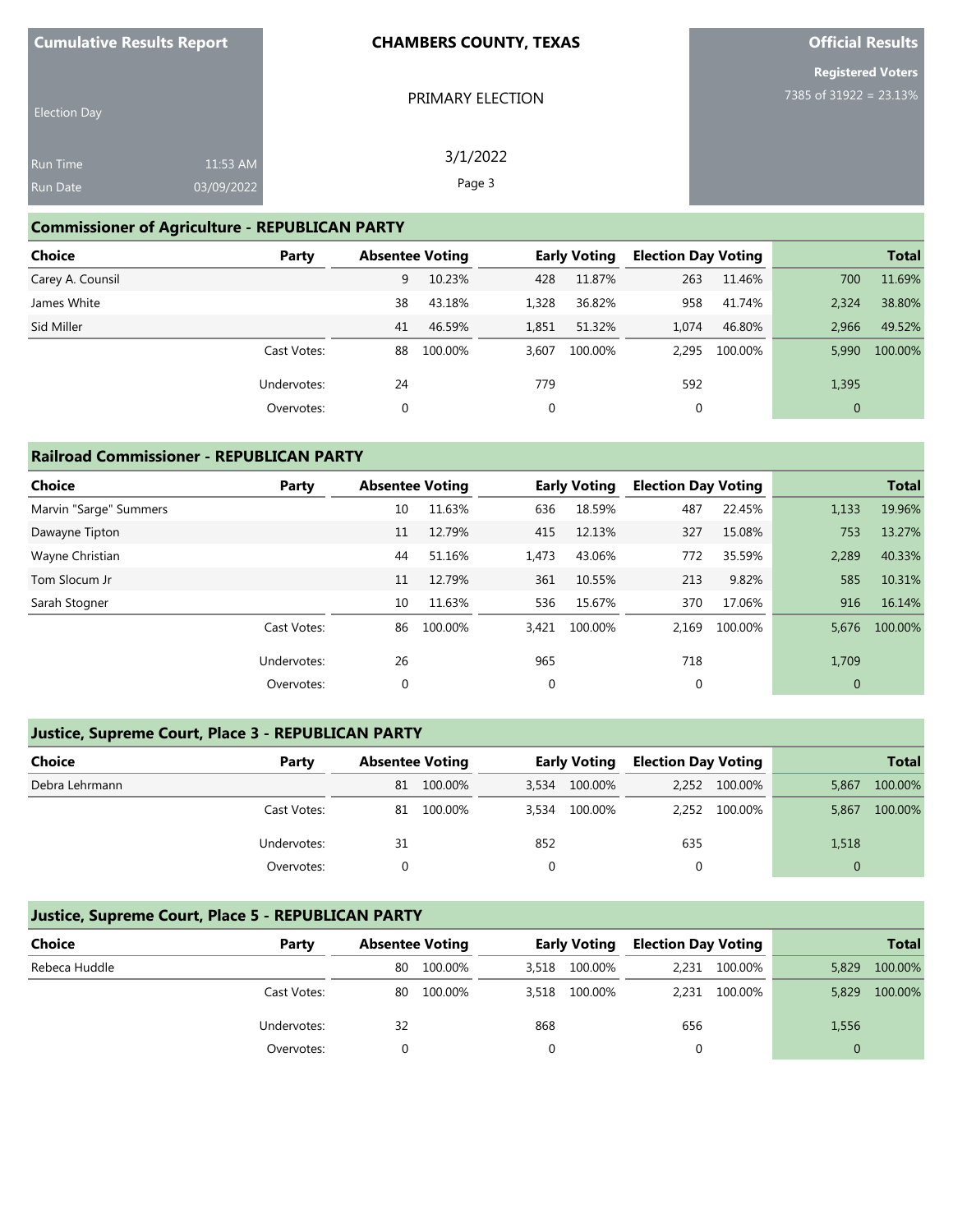| <b>Cumulative Results Report</b> |                        | <b>CHAMBERS COUNTY, TEXAS</b> | <b>Official Results</b>                            |  |  |
|----------------------------------|------------------------|-------------------------------|----------------------------------------------------|--|--|
| <b>Election Day</b>              |                        | PRIMARY ELECTION              | <b>Registered Voters</b><br>7385 of 31922 = 23.13% |  |  |
| Run Time<br><b>Run Date</b>      | 11:53 AM<br>03/09/2022 | 3/1/2022<br>Page 4            |                                                    |  |  |

# **Justice, Supreme Court, Place 9 - REPUBLICAN PARTY**

| Choice           | Party       | <b>Absentee Voting</b> |         |       | <b>Early Voting</b> | <b>Election Day Voting</b> |         |          | <b>Total</b> |
|------------------|-------------|------------------------|---------|-------|---------------------|----------------------------|---------|----------|--------------|
| David J. Schenck |             | 30                     | 36.14%  | 1.844 | 54.65%              | 1,105                      | 52.22%  | 2,979    | 53.45%       |
| Evan Young       |             | 53                     | 63.86%  | 1,530 | 45.35%              | 1.011                      | 47.78%  | 2.594    | 46.55%       |
|                  | Cast Votes: | 83                     | 100.00% | 3.374 | 100.00%             | 2.116                      | 100.00% | 5.573    | 100.00%      |
|                  | Undervotes: | 29                     |         | 1,012 |                     | 771                        |         | 1,812    |              |
|                  | Overvotes:  | 0                      |         |       |                     |                            |         | $\Omega$ |              |

# **Judge, Court of Criminal Appeals, Place 2 - REPUBLICAN PARTY**

| Choice        | Party       | <b>Absentee Voting</b> |         | <b>Early Voting</b> |         | <b>Election Day Voting</b> |               |       | <b>Total</b> |
|---------------|-------------|------------------------|---------|---------------------|---------|----------------------------|---------------|-------|--------------|
| Mary Lou Keel |             | 79                     | 100.00% | 3,473               | 100.00% |                            | 2,210 100.00% | 5,762 | 100.00%      |
|               | Cast Votes: | 79                     | 100.00% | 3,473               | 100.00% | 2,210                      | 100.00%       | 5,762 | 100.00%      |
|               | Undervotes: | 33                     |         | 913                 |         | 677                        |               | 1,623 |              |
|               | Overvotes:  |                        |         |                     |         |                            |               |       |              |

# **Judge, Court of Criminal Appeals, Place 5 - REPUBLICAN PARTY**

| Choice       | Party       | <b>Absentee Voting</b> |         | <b>Early Voting</b> |         | <b>Election Day Voting</b> |         |          | <b>Total</b> |
|--------------|-------------|------------------------|---------|---------------------|---------|----------------------------|---------|----------|--------------|
| Clint Morgan |             | 40                     | 45.98%  | 1.520               | 44.93%  | 970                        | 44.93%  | 2,530    | 44.95%       |
| Scott Walker |             | 47                     | 54.02%  | 1,863               | 55.07%  | 1,189                      | 55.07%  | 3.099    | 55.05%       |
|              | Cast Votes: | 87                     | 100.00% | 3,383               | 100.00% | 2.159                      | 100.00% | 5,629    | 100.00%      |
|              | Undervotes: | 25                     |         | 1,003               |         | 728                        |         | 1,756    |              |
|              | Overvotes:  |                        |         |                     |         |                            |         | $\Omega$ |              |

# **Judge, Court of Criminal Appeals, Place 6 - REPUBLICAN PARTY**

| Choice                | Party       | <b>Absentee Voting</b> |         | <b>Early Voting</b> |               | <b>Election Day Voting</b> |               |       | <b>Total</b> |
|-----------------------|-------------|------------------------|---------|---------------------|---------------|----------------------------|---------------|-------|--------------|
| Jesse F. McClure, III |             | 78                     | 100.00% |                     | 3,402 100.00% | 2,174                      | 100.00%       | 5,654 | 100.00%      |
|                       | Cast Votes: | 78                     | 100.00% |                     | 3.402 100.00% |                            | 2.174 100.00% | 5,654 | 100.00%      |
|                       | Undervotes: | 34                     |         | 984                 |               | 713                        |               | 1,731 |              |
|                       | Overvotes:  |                        |         |                     |               |                            |               |       |              |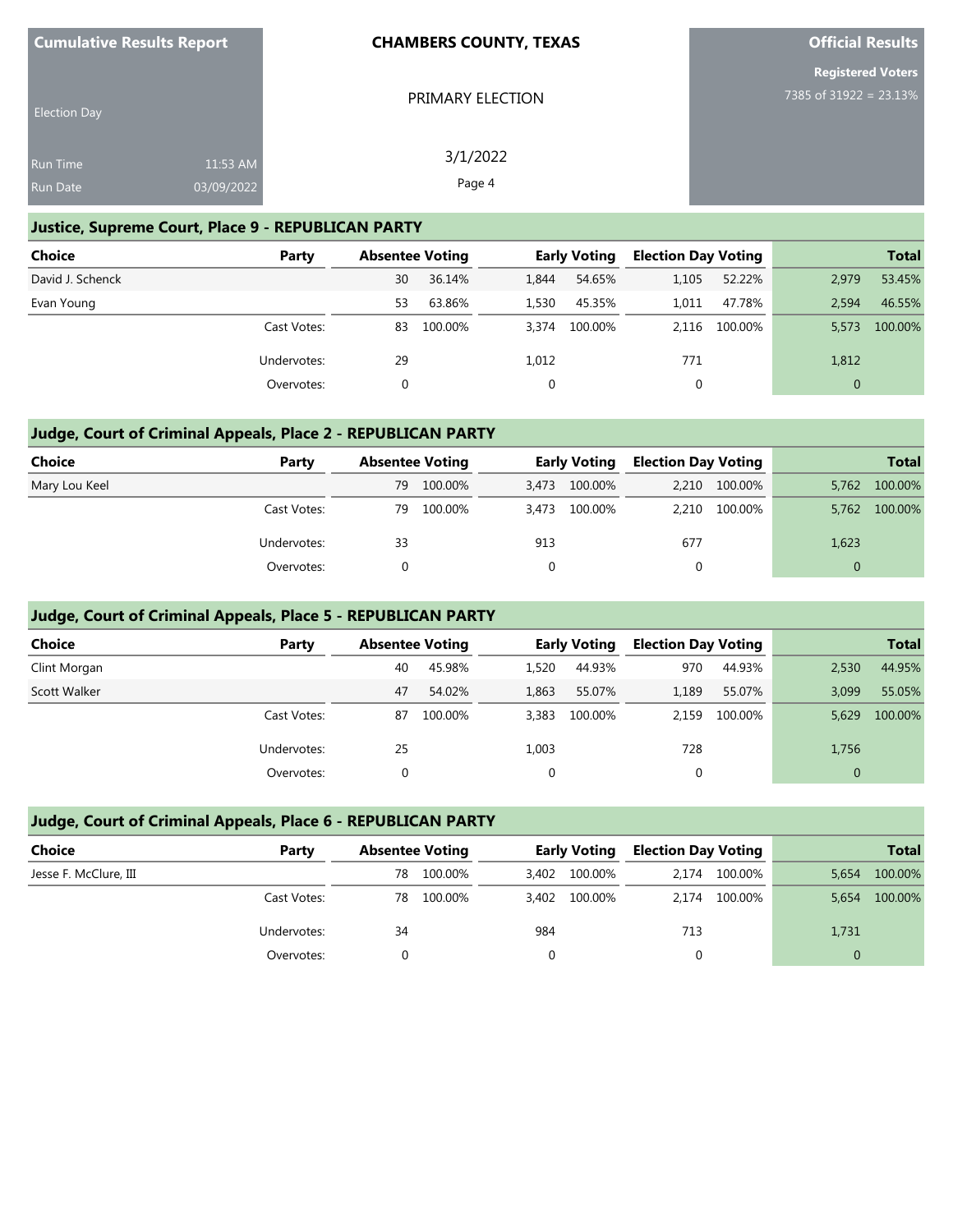| <b>Cumulative Results Report</b> |                        | <b>CHAMBERS COUNTY, TEXAS</b> | <b>Official Results</b>                            |  |  |
|----------------------------------|------------------------|-------------------------------|----------------------------------------------------|--|--|
| <b>Election Day</b>              |                        | PRIMARY ELECTION              | <b>Registered Voters</b><br>7385 of 31922 = 23.13% |  |  |
| Run Time<br>Run Date             | 11:53 AM<br>03/09/2022 | 3/1/2022<br>Page 5            |                                                    |  |  |

#### **Member, State Board of Education, District No. 7 - REPUBLICAN PARTY**

| <b>Choice</b>                | Party       |    | <b>Absentee Voting</b> |              | <b>Early Voting</b> | <b>Election Day Voting</b> |         |                | <b>Total</b> |
|------------------------------|-------------|----|------------------------|--------------|---------------------|----------------------------|---------|----------------|--------------|
| Michael Barton               |             | 21 | 24.71%                 | 1,518        | 43.52%              | 1.027                      | 46.77%  | 2,566          | 44.48%       |
| Danny Surman                 |             | 13 | 15.29%                 | 514          | 14.74%              | 345                        | 15.71%  | 872            | 15.12%       |
| Julie Pickren                |             | 51 | 60.00%                 | 1,364        | 39.11%              | 767                        | 34.93%  | 2,182          | 37.82%       |
| Abolaji Tijani "Ayo" Ayobami |             | 0  | $0.00\%$               | 92           | 2.64%               | 57                         | 2.60%   | 149            | 2.58%        |
|                              | Cast Votes: | 85 | 100.00%                | 3,488        | 100.00%             | 2.196                      | 100.00% | 5.769          | 100.00%      |
|                              | Undervotes: | 27 |                        | 898          |                     | 691                        |         | 1,616          |              |
|                              | Overvotes:  | 0  |                        | $\mathbf{0}$ |                     | $\mathbf{0}$               |         | $\overline{0}$ |              |

### **State Senator, District No. 4 - REPUBLICAN PARTY**

| Choice            | Party       |    | <b>Absentee Voting</b> |       | <b>Early Voting</b> | <b>Election Day Voting</b> |               |       | <b>Total</b> |
|-------------------|-------------|----|------------------------|-------|---------------------|----------------------------|---------------|-------|--------------|
| Brandon Creighton |             | 79 | 100.00%                | 3.571 | 100.00%             |                            | 2,282 100.00% | 5,932 | 100.00%      |
|                   | Cast Votes: | 79 | 100.00%                | 3.571 | 100.00%             | 2,282                      | 100.00%       | 5,932 | 100.00%      |
|                   | Undervotes: | 33 |                        | 815   |                     | 605                        |               | 1,453 |              |
|                   | Overvotes:  |    |                        |       |                     |                            |               |       |              |

### **State Representative, District No. 23 - REPUBLICAN PARTY**

| <b>Choice</b>    | Party       |             | <b>Absentee Voting</b> |             | <b>Early Voting</b> | <b>Election Day Voting</b> |         |              | <b>Total</b> |
|------------------|-------------|-------------|------------------------|-------------|---------------------|----------------------------|---------|--------------|--------------|
| Terri Leo-Wilson |             | 25          | 27.47%                 | 1,459       | 36.16%              | 865                        | 34.66%  | 2,349        | 35.47%       |
| Gina D. Smith    |             | 16          | 17.58%                 | 493         | 12.22%              | 363                        | 14.54%  | 872          | 13.17%       |
| Patrick Gurski   |             | 42          | 46.15%                 | 1,171       | 29.02%              | 744                        | 29.81%  | 1,957        | 29.55%       |
| Abel Longoria    |             | 8           | 8.79%                  | 912         | 22.60%              | 524                        | 20.99%  | 1.444        | 21.81%       |
|                  | Cast Votes: | 91          | 100.00%                | 4,035       | 100.00%             | 2.496                      | 100.00% | 6,622        | 100.00%      |
|                  | Undervotes: | 21          |                        | 351         |                     | 391                        |         | 763          |              |
|                  | Overvotes:  | $\mathbf 0$ |                        | $\mathbf 0$ |                     | $\mathbf 0$                |         | $\mathbf{0}$ |              |
|                  |             |             |                        |             |                     |                            |         |              |              |

# **Chief Justice, 1st Court of Appeals District - REPUBLICAN PARTY**

| <b>Choice</b> | Party       | <b>Absentee Voting</b> |            |       | <b>Early Voting</b> | <b>Election Day Voting</b> |         |       | <b>Total</b> |
|---------------|-------------|------------------------|------------|-------|---------------------|----------------------------|---------|-------|--------------|
| Terry Adams   |             | 76                     | 100.00%    | 3.471 | 100.00%             | 2.199                      | 100.00% | 5.746 | 100.00%      |
|               | Cast Votes: |                        | 76 100.00% |       | 3,471 100.00%       | 2,199                      | 100.00% | 5,746 | 100.00%      |
|               | Undervotes: | 36                     |            | 915   |                     | 688                        |         | 1,639 |              |
|               | Overvotes:  |                        |            |       |                     |                            |         |       |              |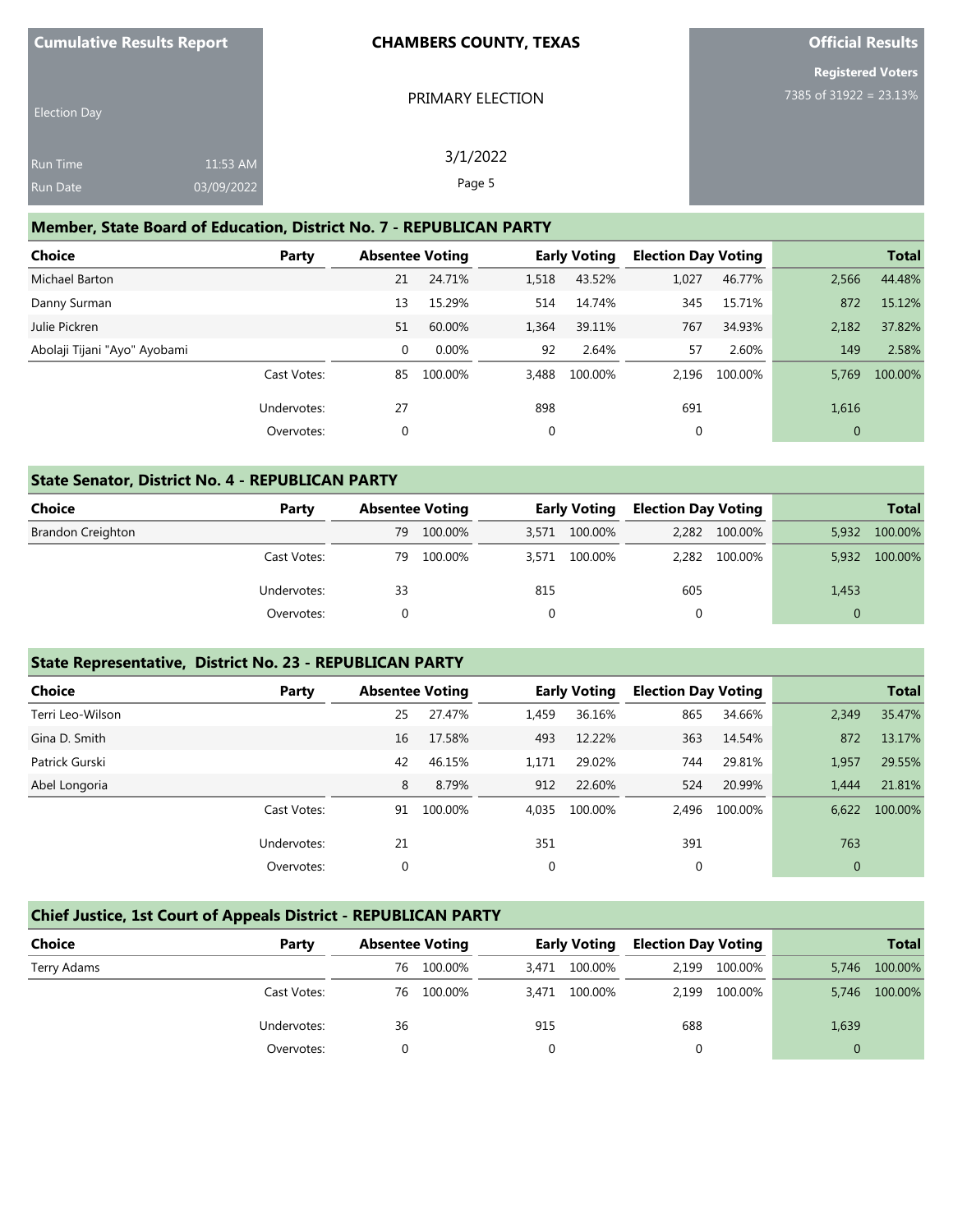| <b>Cumulative Results Report</b> |            | <b>CHAMBERS COUNTY, TEXAS</b> | <b>Official Results</b>  |
|----------------------------------|------------|-------------------------------|--------------------------|
|                                  |            |                               | <b>Registered Voters</b> |
| <b>Election Day</b>              |            | PRIMARY ELECTION              | 7385 of 31922 = 23.13%   |
| Run Time                         | 11:53 AM   | 3/1/2022                      |                          |
| Run Date                         | 03/09/2022 | Page 6                        |                          |
|                                  |            |                               |                          |

#### **Justice, 1st Court of Appeals District, Place No. 4 - REPUBLICAN PARTY**

| <b>Choice</b>       | Party       |     | <b>Absentee Voting</b> |       | <b>Early Voting</b> | <b>Election Day Voting</b> |         |          | <b>Total</b> |
|---------------------|-------------|-----|------------------------|-------|---------------------|----------------------------|---------|----------|--------------|
| <b>April Farris</b> |             | 75. | 100.00%                |       | 3,440 100.00%       | 2.188                      | 100.00% | 5.703    | 100.00%      |
|                     | Cast Votes: | 75  | 100.00%                | 3,440 | 100.00%             | 2.188                      | 100.00% | 5.703    | 100.00%      |
|                     | Undervotes: | 37  |                        | 946   |                     | 699                        |         | 1,682    |              |
|                     | Overvotes:  |     |                        |       |                     |                            |         | $\Omega$ |              |

## **Justice, 14th Court of Appeals District, Place No. 2 - REPUBLICAN PARTY**

| Choice       | Party       |    | <b>Absentee Voting</b> |       | <b>Early Voting</b> | <b>Election Day Voting</b> |               |       | <b>Total</b> |
|--------------|-------------|----|------------------------|-------|---------------------|----------------------------|---------------|-------|--------------|
| Kevin Jewell |             | 76 | 100.00%                | 3.422 | 100.00%             | 2,170                      | 100.00%       | 5,668 | 100.00%      |
|              | Cast Votes: | 76 | 100.00%                |       | 3,422 100.00%       |                            | 2,170 100.00% | 5,668 | 100.00%      |
|              | Undervotes: | 36 |                        | 964   |                     | 717                        |               | 1,717 |              |
|              | Overvotes:  |    |                        |       |                     |                            |               |       |              |

## **Justice, 14th Court of Appeals District, Place No. 9 - REPUBLICAN PARTY**

| <b>Choice</b> | Party       | <b>Absentee Voting</b> |         |       | <b>Early Voting</b> | <b>Election Day Voting</b> |               |          | <b>Total</b> |
|---------------|-------------|------------------------|---------|-------|---------------------|----------------------------|---------------|----------|--------------|
| Randy Wilson  |             | 77                     | 100.00% | 3,442 | 100.00%             |                            | 2,185 100.00% | 5,704    | 100.00%      |
|               | Cast Votes: | 77                     | 100.00% |       | 3,442 100.00%       | 2,185                      | 100.00%       | 5,704    | 100.00%      |
|               | Undervotes: | 35                     |         | 944   |                     | 702                        |               | 1,681    |              |
|               | Overvotes:  |                        |         |       |                     | $\Omega$                   |               | $\Omega$ |              |

## **District Judge, 253rd Judicial District - REPUBLICAN PARTY**

| <b>Choice</b> | Party       |    | <b>Absentee Voting</b> |       | <b>Early Voting</b> | <b>Election Day Voting</b> |               |       | <b>Total</b> |
|---------------|-------------|----|------------------------|-------|---------------------|----------------------------|---------------|-------|--------------|
| Chap Cain     |             | 79 | 100.00%                | 3,579 | 100.00%             |                            | 2,252 100.00% | 5,910 | 100.00%      |
|               | Cast Votes: | 79 | 100.00%                | 3,579 | 100.00%             |                            | 2,252 100.00% | 5,910 | 100.00%      |
|               | Undervotes: | 33 |                        | 807   |                     | 635                        |               | 1,475 |              |
|               | Overvotes:  |    |                        | 0     |                     | 0                          |               |       |              |

# **County Judge - REPUBLICAN PARTY**

| Choice        | Party       | <b>Absentee Voting</b> |         |       | <b>Early Voting</b> | <b>Election Day Voting</b> |               |          | <b>Total</b> |
|---------------|-------------|------------------------|---------|-------|---------------------|----------------------------|---------------|----------|--------------|
| Rachal Hisler |             | 47                     | 44.76%  | 2,060 | 47.43%              | 1,287                      | 45.61%        | 3,394    | 46.69%       |
| Jimmy Sylvia  |             | 58                     | 55.24%  | 2.283 | 52.57%              | 1,535                      | 54.39%        | 3.876    | 53.31%       |
|               | Cast Votes: | 105                    | 100.00% | 4.343 | 100.00%             |                            | 2,822 100.00% | 7.270    | 100.00%      |
|               | Undervotes: |                        |         | 43    |                     | 65                         |               | 115      |              |
|               | Overvotes:  | 0                      |         | 0     |                     | 0                          |               | $\Omega$ |              |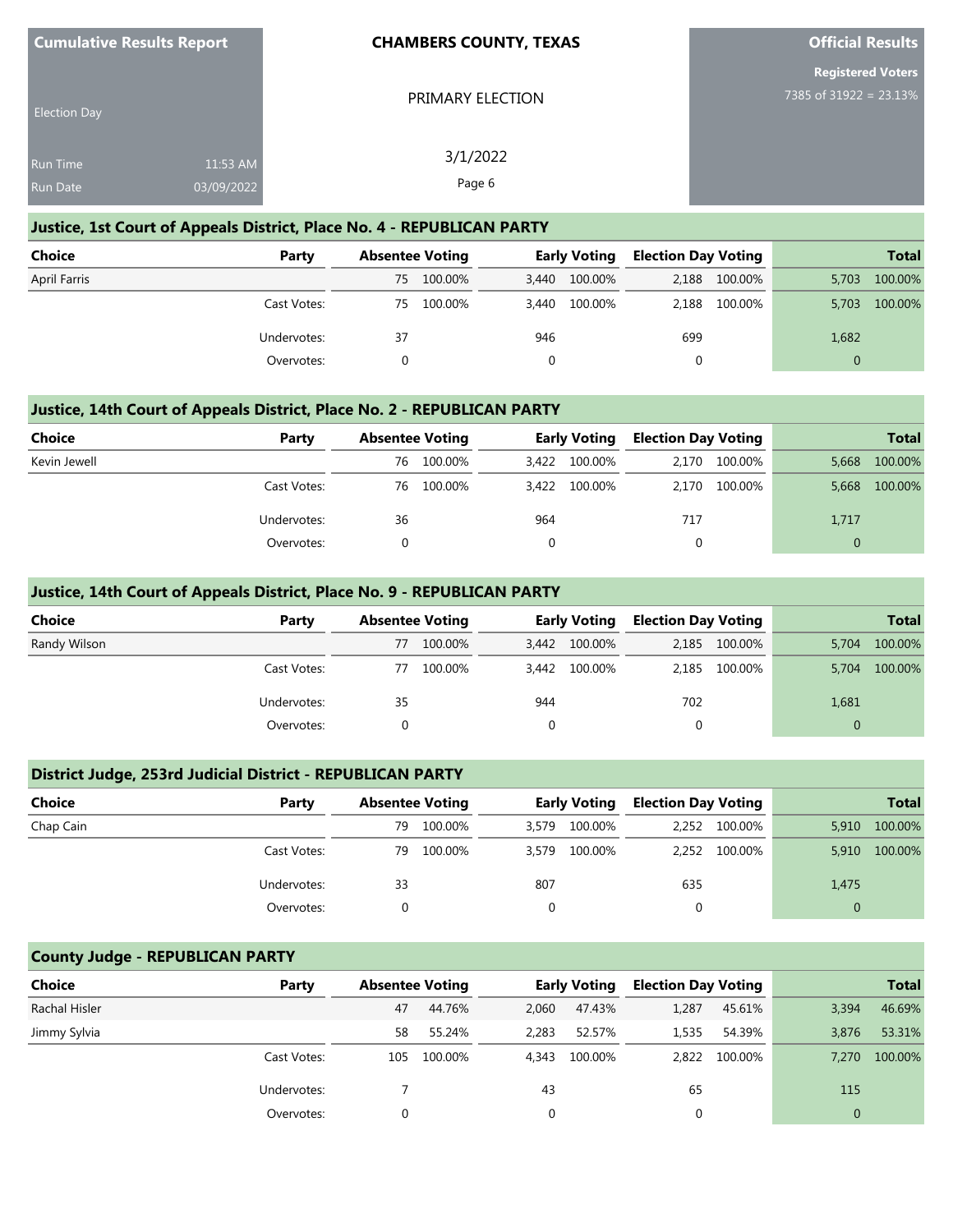| <b>Cumulative Results Report</b> |  |
|----------------------------------|--|
|----------------------------------|--|

PRIMARY ELECTION

3/1/2022 Page 7

**Official Results**

|  | <b>Registered Voters</b> |  |  |
|--|--------------------------|--|--|
|  | 7385 of 31922 = 23.13%   |  |  |

| <b>Election Day</b> |            |  |
|---------------------|------------|--|
| <b>Run Time</b>     | 11:53 AM   |  |
| Run Date            | 03/09/2022 |  |

# **Judge, County Court-at-Law - REPUBLICAN PARTY**

| Choice         | Party       | <b>Absentee Voting</b> |         | <b>Early Voting</b> |               | <b>Election Day Voting</b> |               |          | <b>Total</b> |
|----------------|-------------|------------------------|---------|---------------------|---------------|----------------------------|---------------|----------|--------------|
| Cindy S. Price |             | 75                     | 100.00% |                     | 3,626 100.00% |                            | 2,290 100.00% | 5,991    | 100.00%      |
|                | Cast Votes: | 75                     | 100.00% |                     | 3,626 100.00% | 2.290                      | 100.00%       | 5.991    | 100.00%      |
|                | Undervotes: | 37                     |         | 760                 |               | 597                        |               | 1,394    |              |
|                | Overvotes:  |                        |         |                     |               | 0                          |               | $\Omega$ |              |

## **County Attorney - REPUBLICAN PARTY**

| <b>Choice</b>    | Party       | <b>Absentee Voting</b> |         | <b>Early Voting</b> |         | <b>Election Day Voting</b> |         |       | <b>Total</b> |
|------------------|-------------|------------------------|---------|---------------------|---------|----------------------------|---------|-------|--------------|
| Ashley Cain Land |             | 78                     | 100.00% | 3,605               | 100.00% | 2,274                      | 100.00% | 5,957 | 100.00%      |
|                  | Cast Votes: | 78                     | 100.00% | 3.605               | 100.00% | 2.274                      | 100.00% | 5,957 | 100.00%      |
|                  | Undervotes: | 34                     |         | 781                 |         | 613                        |         | 1,428 |              |
|                  | Overvotes:  |                        |         |                     |         |                            |         |       |              |

### **District Clerk - REPUBLICAN PARTY**

| <b>Choice</b>  | Party       | <b>Absentee Voting</b> |         | <b>Early Voting</b> |         | <b>Election Day Voting</b> |         |          | <b>Total</b> |
|----------------|-------------|------------------------|---------|---------------------|---------|----------------------------|---------|----------|--------------|
| Patti L. Henry |             | 84                     | 100.00% | 3,584               | 100.00% | 2,307                      | 100.00% | 5,975    | 100.00%      |
|                | Cast Votes: | 84                     | 100.00% | 3,584               | 100.00% | 2,307                      | 100.00% | 5,975    | 100.00%      |
|                | Undervotes: | 28                     |         | 802                 |         | 580                        |         | 1,410    |              |
|                | Overvotes:  |                        |         |                     |         | 0                          |         | $\Omega$ |              |

## **County Clerk - REPUBLICAN PARTY**

| <b>Choice</b>        | Party       | <b>Absentee Voting</b> |         | <b>Early Voting</b> |               | <b>Election Day Voting</b> |               |       | <b>Total</b> |
|----------------------|-------------|------------------------|---------|---------------------|---------------|----------------------------|---------------|-------|--------------|
| Heather H. Hawthorne |             | 89                     | 100.00% | 3.596               | 100.00%       |                            | 2,318 100.00% | 6,003 | 100.00%      |
|                      | Cast Votes: | 89                     | 100.00% |                     | 3,596 100.00% |                            | 2,318 100.00% | 6,003 | 100.00%      |
|                      | Undervotes: | 23                     |         | 790                 |               | 569                        |               | 1,382 |              |
|                      | Overvotes:  |                        |         |                     |               |                            |               |       |              |

# **County Treasurer - REPUBLICAN PARTY**

| <b>Choice</b>              | Party       | <b>Absentee Voting</b> |         | <b>Early Voting</b> |         | <b>Election Day Voting</b> |               |          | <b>Total</b> |
|----------------------------|-------------|------------------------|---------|---------------------|---------|----------------------------|---------------|----------|--------------|
| Nicole (Nikki) Whittington |             | 82                     | 100.00% | 3.605               | 100.00% | 2.310                      | 100.00%       | 5,997    | 100.00%      |
|                            | Cast Votes: | 82                     | 100.00% | 3.605               | 100.00% |                            | 2,310 100.00% | 5,997    | 100.00%      |
|                            | Undervotes: | 30                     |         | 781                 |         | 577                        |               | 1,388    |              |
|                            | Overvotes:  |                        |         |                     |         |                            |               | $\Omega$ |              |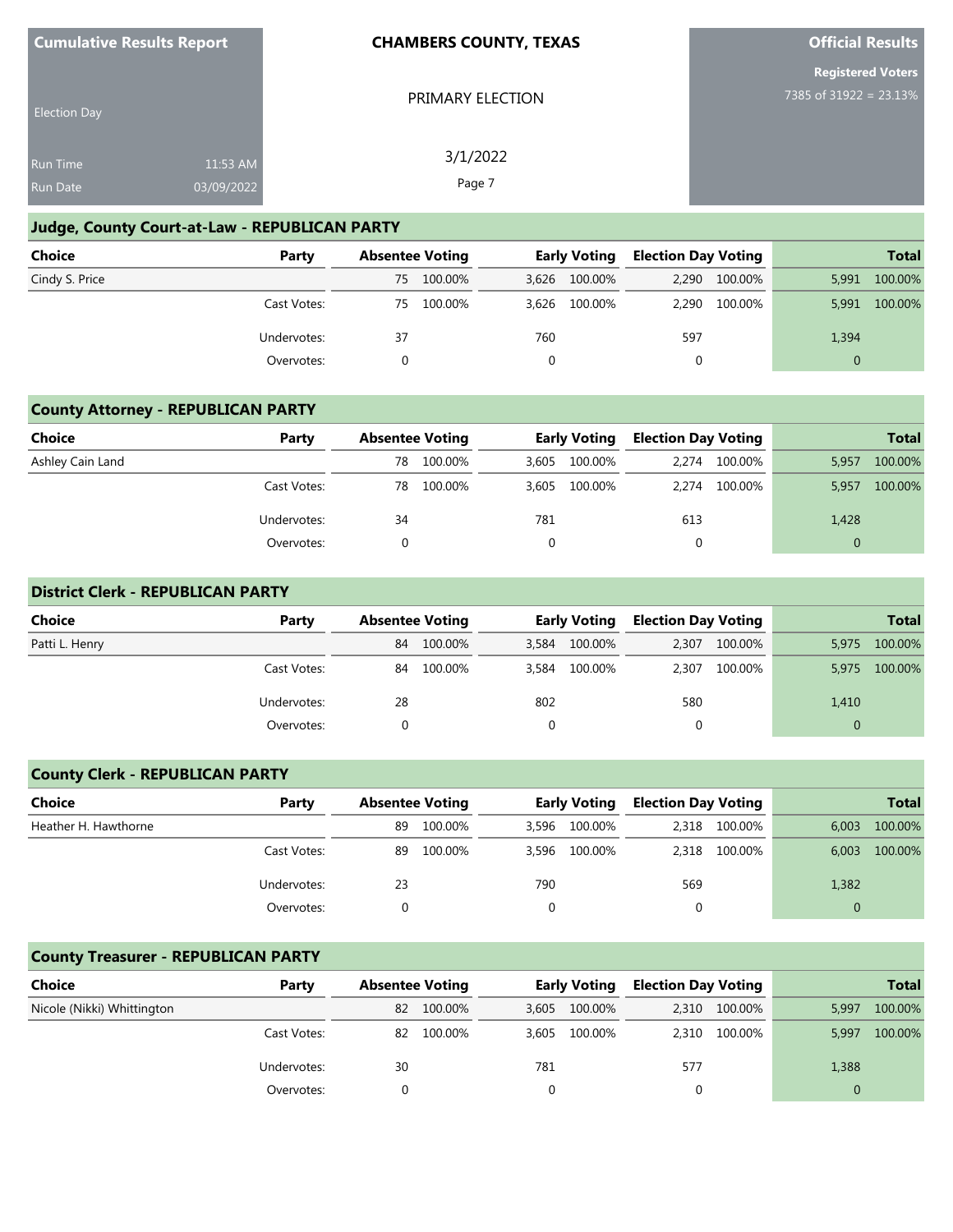| <b>Cumulative Results Report</b> |                        | <b>CHAMBERS COUNTY, TEXAS</b> | <b>Official Results</b>                            |  |  |
|----------------------------------|------------------------|-------------------------------|----------------------------------------------------|--|--|
| <b>Election Day</b>              |                        | PRIMARY ELECTION              | <b>Registered Voters</b><br>7385 of 31922 = 23.13% |  |  |
| Run Time<br>Run Date             | 11:53 AM<br>03/09/2022 | 3/1/2022<br>Page 8            |                                                    |  |  |

## **County Surveyor - REPUBLICAN PARTY**

| <b>Choice</b>       | Party       | <b>Absentee Voting</b> |         | <b>Early Voting</b> |         | <b>Election Day Voting</b> |               |          | <b>Total</b> |
|---------------------|-------------|------------------------|---------|---------------------|---------|----------------------------|---------------|----------|--------------|
| Michael W. Chandler |             | 80                     | 100.00% | 3,547               | 100.00% | 2.255                      | 100.00%       | 5,882    | 100.00%      |
|                     | Cast Votes: | 80                     | 100.00% | 3.547               | 100.00% |                            | 2,255 100.00% | 5,882    | 100.00%      |
|                     | Undervotes: | 32                     |         | 839                 |         | 632                        |               | 1,503    |              |
|                     | Overvotes:  |                        |         |                     |         |                            |               | $\Omega$ |              |

## **County Commissioner, Precinct No. 2 - REPUBLICAN PARTY**

| <b>Choice</b> | Party       | <b>Absentee Voting</b> |         | <b>Early Voting</b> |             | <b>Election Day Voting</b> |             |          | <b>Total</b> |
|---------------|-------------|------------------------|---------|---------------------|-------------|----------------------------|-------------|----------|--------------|
| Mark Tice     |             | 19                     | 100.00% |                     | 801 100.00% |                            | 568 100.00% | 1.388    | 100.00%      |
|               | Cast Votes: | 19                     | 100.00% |                     | 801 100.00% |                            | 568 100.00% | 1.388    | 100.00%      |
|               | Undervotes: |                        |         | 217                 |             | 150                        |             | 372      |              |
|               | Overvotes:  |                        |         | 0                   |             | 0                          |             | $\Omega$ |              |

## **County Commissioner, Precinct No. 4 - REPUBLICAN PARTY**

| <b>Choice</b>          | Party       | <b>Absentee Voting</b> |         |     | <b>Early Voting</b> | <b>Election Day Voting</b> |         |              | <b>Total</b> |
|------------------------|-------------|------------------------|---------|-----|---------------------|----------------------------|---------|--------------|--------------|
|                        |             |                        |         |     |                     |                            |         |              |              |
| Wm. (Bill) Wallace Jr. |             | 10                     | 31.25%  | 402 | 43.60%              | 243                        | 39.19%  | 655          | 41.61%       |
| Ryan Dagley            |             | 22                     | 68.75%  | 520 | 56.40%              | 377                        | 60.81%  | 919          | 58.39%       |
|                        | Cast Votes: | 32                     | 100.00% | 922 | 100.00%             | 620                        | 100.00% | 1.574        | 100.00%      |
|                        | Undervotes: |                        |         | 18  |                     | 26                         |         | 46           |              |
|                        | Overvotes:  | 0                      |         | 0   |                     | 0                          |         | $\mathbf{0}$ |              |

## **Justice of the Peace, Precinct No. 1 - REPUBLICAN PARTY**

| <b>Choice</b>   | Party       | <b>Absentee Voting</b> |         | <b>Early Voting</b> |         | <b>Election Day Voting</b> |         |          | <b>Total</b> |
|-----------------|-------------|------------------------|---------|---------------------|---------|----------------------------|---------|----------|--------------|
| Celia Devillier |             |                        | 100.00% | 435                 | 100.00% | 295                        | 100.00% | 737      | 100.00%      |
|                 | Cast Votes: |                        | 100.00% | 435                 | 100.00% | 295                        | 100.00% | 737      | 100.00%      |
|                 | Undervotes: |                        |         | 33                  |         | 42                         |         | 75       |              |
|                 | Overvotes:  |                        |         |                     |         | 0                          |         | $\Omega$ |              |

# **Justice of the Peace, Precinct No. 2 - REPUBLICAN PARTY**

| <b>Choice</b>        | Party       | <b>Absentee Voting</b> |         | <b>Early Voting</b> |         | <b>Election Day Voting</b> |             |     |         |  | <b>Total</b> |
|----------------------|-------------|------------------------|---------|---------------------|---------|----------------------------|-------------|-----|---------|--|--------------|
| Michael "Mike" Wheat |             |                        | 100.00% | 413                 | 100.00% |                            | 260 100.00% | 680 | 100.00% |  |              |
|                      | Cast Votes: |                        | 100.00% | 413                 | 100.00% |                            | 260 100.00% | 680 | 100.00% |  |              |
|                      | Undervotes: |                        |         | 81                  |         | 59                         |             | 143 |         |  |              |
|                      | Overvotes:  |                        |         |                     |         |                            |             |     |         |  |              |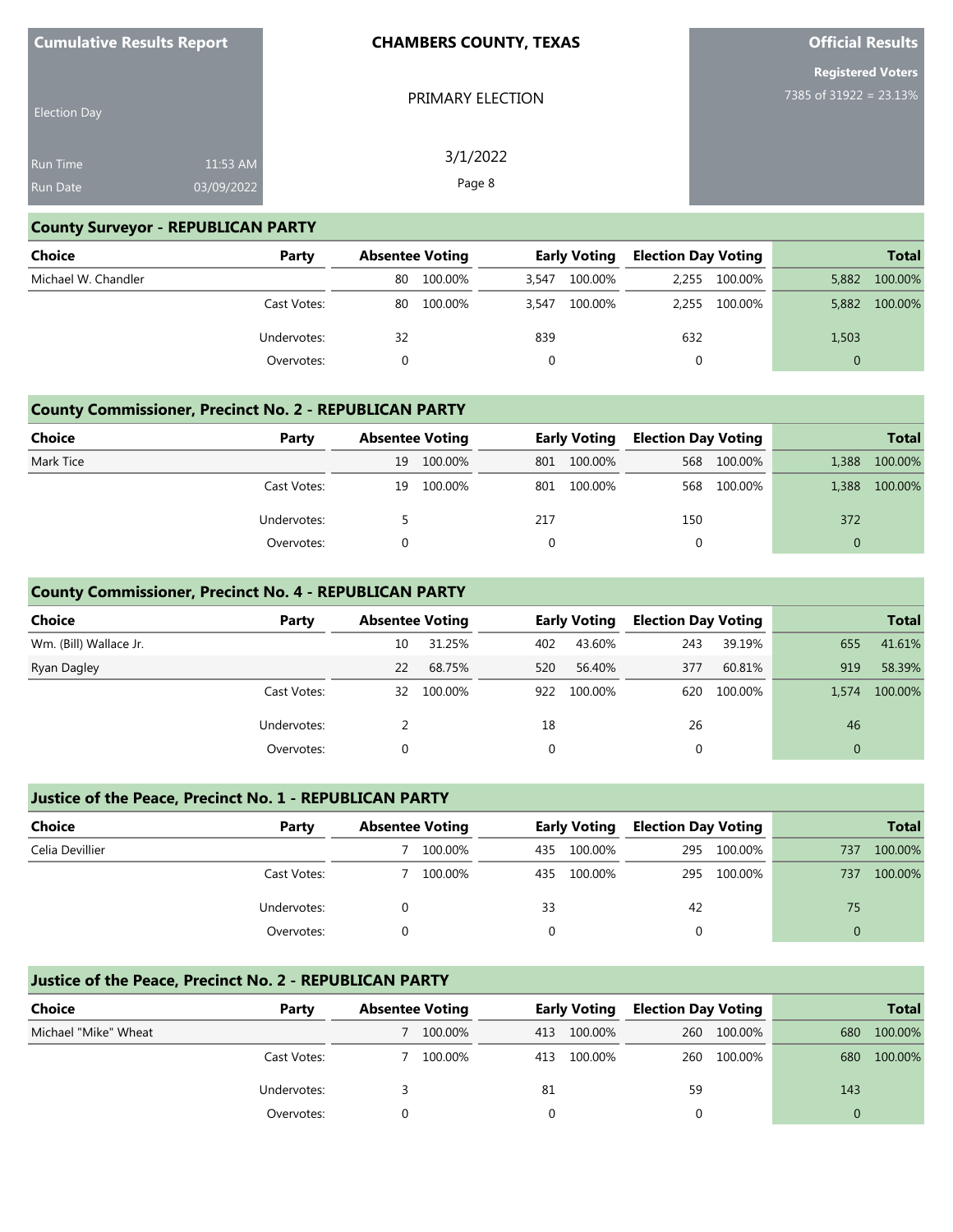| <b>Cumulative Results Report</b> |  |
|----------------------------------|--|
|----------------------------------|--|

PRIMARY ELECTION

**Official Results**

**Registered Voters** 7385 of 31922 = 23.13%

| <b>Election Day</b> |            |  |
|---------------------|------------|--|
| <b>Run Time</b>     | $11:53$ AM |  |
| <b>Run Date</b>     | 03/09/2022 |  |

3/1/2022 Page 9

#### **Justice of the Peace, Precinct No. 4 - REPUBLICAN PARTY**

| <b>Choice</b> | Party       | <b>Absentee Voting</b> |         | <b>Early Voting</b> |               | <b>Election Day Voting</b> |         |          | <b>Total</b> |
|---------------|-------------|------------------------|---------|---------------------|---------------|----------------------------|---------|----------|--------------|
| Blake Sylvia  |             | 22                     | 100.00% |                     | 1,046 100.00% | 550                        | 100.00% | 1,618    | 100.00%      |
|               | Cast Votes: | 22                     | 100.00% |                     | 1,046 100.00% | 550                        | 100.00% | 1,618    | 100.00%      |
|               | Undervotes: |                        |         | 148                 |               | 86                         |         | 237      |              |
|               | Overvotes:  |                        |         |                     |               |                            |         | $\Omega$ |              |

#### **Justice of the Peace, Precinct No. 5 - REPUBLICAN PARTY**

| <b>Choice</b>       | Party       | <b>Absentee Voting</b> |         |          | <b>Early Voting</b> | <b>Election Day Voting</b> |         |     | <b>Total</b> |
|---------------------|-------------|------------------------|---------|----------|---------------------|----------------------------|---------|-----|--------------|
| Cindy Wallace Davis |             |                        | 58.33%  | 121      | 32.35%              | 97                         | 35.14%  | 225 | 33.99%       |
| David Hatfield      |             | 5.                     | 41.67%  | 253      | 67.65%              | 179                        | 64.86%  | 437 | 66.01%       |
|                     | Cast Votes: | 12                     | 100.00% | 374      | 100.00%             | 276                        | 100.00% | 662 | 100.00%      |
|                     | Undervotes: | 4                      |         | 8        |                     | 20                         |         | 32  |              |
|                     | Overvotes:  | 0                      |         | $\Omega$ |                     | 0                          |         |     |              |

### **Justice of the Peace, Precinct No. 6 - REPUBLICAN PARTY**

| Choice          | Party       | <b>Absentee Voting</b> |         | <b>Early Voting</b> |         | <b>Election Day Voting</b> |         |          | <b>Total</b> |
|-----------------|-------------|------------------------|---------|---------------------|---------|----------------------------|---------|----------|--------------|
| Larry Ray Cryer |             | 40                     | 100.00% | 1,590               | 100.00% | 1.109                      | 100.00% | 2.739    | 100.00%      |
|                 | Cast Votes: | 40                     | 100.00% | 1,590               | 100.00% | 1.109                      | 100.00% | 2.739    | 100.00%      |
|                 | Undervotes: | 14                     |         | 258                 |         | 190                        |         | 462      |              |
|                 | Overvotes:  |                        |         |                     |         |                            |         | $\Omega$ |              |

#### **County Chairman - REPUBLICAN PARTY**

| <b>Choice</b>      | Party       |    | <b>Absentee Voting</b> |          | <b>Early Voting</b> |       | <b>Election Day Voting</b> |              | <b>Total</b> |
|--------------------|-------------|----|------------------------|----------|---------------------|-------|----------------------------|--------------|--------------|
| <b>Austin Tice</b> |             | 36 | 42.86%                 | 2.040    | 52.19%              | 1,352 | 54.41%                     | 3,428        | 52.92%       |
| Eric Smith         |             | 48 | 57.14%                 | 1,869    | 47.81%              | 1,133 | 45.59%                     | 3.050        | 47.08%       |
|                    | Cast Votes: | 84 | 100.00%                | 3.909    | 100.00%             |       | 2,485 100.00%              | 6.478        | 100.00%      |
|                    | Undervotes: | 28 |                        | 477      |                     | 402   |                            | 907          |              |
|                    | Overvotes:  |    |                        | $\Omega$ |                     | 0     |                            | $\mathbf{0}$ |              |

#### **Proposition 1 - REPUBLICAN PARTY**

| <b>Choice</b> | Party       | <b>Absentee Voting</b> |         |       | <b>Early Voting</b> | <b>Election Day Voting</b> |         |              | <b>Total</b> |
|---------------|-------------|------------------------|---------|-------|---------------------|----------------------------|---------|--------------|--------------|
| <b>YES</b>    |             | 100                    | 97.09%  | 4,109 | 95.69%              | 2,667                      | 95.32%  | 6,876        | 95.57%       |
| <b>NO</b>     |             |                        | 2.91%   | 185   | 4.31%               | 131                        | 4.68%   | 319          | 4.43%        |
|               | Cast Votes: | 103                    | 100.00% | 4.294 | 100.00%             | 2,798                      | 100.00% | 7,195        | 100.00%      |
|               | Undervotes: | 9                      |         | 92    |                     | 89                         |         | 190          |              |
|               | Overvotes:  |                        |         | 0     |                     | 0                          |         | $\mathbf{0}$ |              |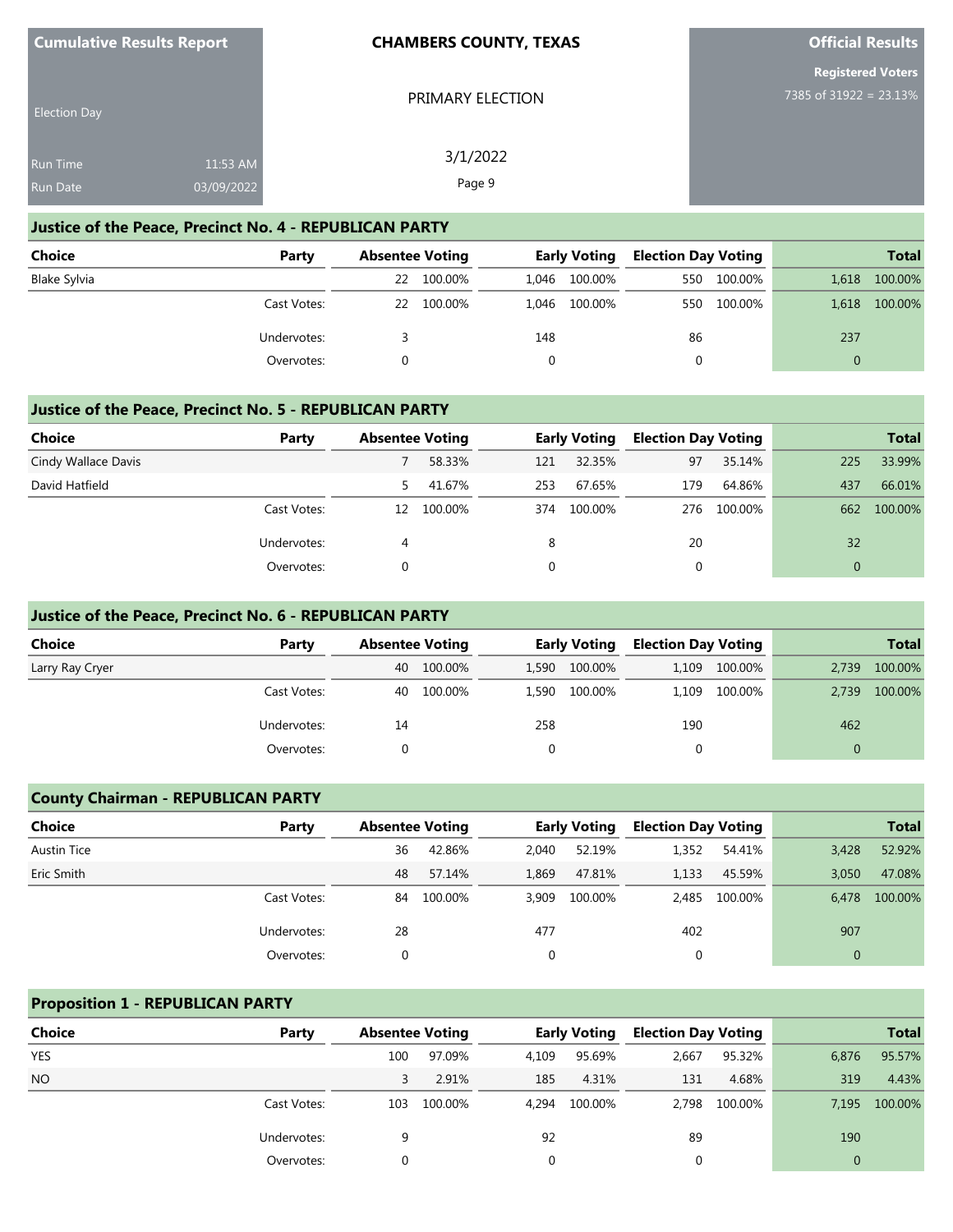| <b>Cumulative Results Report</b> |            | <b>CHAMBERS COUNTY, TEXAS</b> | <b>Official Results</b>  |
|----------------------------------|------------|-------------------------------|--------------------------|
|                                  |            |                               | <b>Registered Voters</b> |
| <b>Election Day</b>              |            | PRIMARY ELECTION              | 7385 of 31922 = 23.13%   |
| <b>Run Time</b>                  | 11:53 AM   | 3/1/2022                      |                          |
| Run Date                         | 03/09/2022 | Page 10                       |                          |

# **Proposition 2 - REPUBLICAN PARTY**

| <b>Choice</b> | Party       | <b>Absentee Voting</b> |         |       | <b>Early Voting</b> | <b>Election Day Voting</b> |         |                | <b>Total</b> |
|---------------|-------------|------------------------|---------|-------|---------------------|----------------------------|---------|----------------|--------------|
| <b>YES</b>    |             | 62                     | 63.27%  | 3,240 | 77.70%              | 2,212                      | 80.97%  | 5.514          | 78.77%       |
| <b>NO</b>     |             | 36                     | 36.73%  | 930   | 22.30%              | 520                        | 19.03%  | 1.486          | 21.23%       |
|               | Cast Votes: | 98                     | 100.00% |       | 4,170 100.00%       | 2,732                      | 100.00% | 7.000          | 100.00%      |
|               | Undervotes: | 14                     |         | 216   |                     | 155                        |         | 385            |              |
|               | Overvotes:  |                        |         |       |                     | 0                          |         | $\overline{0}$ |              |

# **Proposition 3 - REPUBLICAN PARTY**

| Choice     | Party       |     | <b>Absentee Voting</b> |       | <b>Early Voting</b> |       | <b>Election Day Voting</b> |       | <b>Total</b> |
|------------|-------------|-----|------------------------|-------|---------------------|-------|----------------------------|-------|--------------|
| <b>YES</b> |             | 90  | 86.54%                 | 3,922 | 91.40%              | 2,563 | 91.34%                     | 6,575 | 91.31%       |
| <b>NO</b>  |             | 14  | 13.46%                 | 369   | 8.60%               | 243   | 8.66%                      | 626   | 8.69%        |
|            | Cast Votes: | 104 | 100.00%                | 4.291 | 100.00%             | 2,806 | 100.00%                    | 7,201 | 100.00%      |
|            | Undervotes: | 8   |                        | 95    |                     | 81    |                            | 184   |              |
|            | Overvotes:  |     |                        | 0     |                     |       |                            |       |              |

# **Proposition 4 - REPUBLICAN PARTY**

| Choice     | Party       | <b>Absentee Voting</b> |         |       | <b>Early Voting</b> | <b>Election Day Voting</b> |         |          | <b>Total</b> |
|------------|-------------|------------------------|---------|-------|---------------------|----------------------------|---------|----------|--------------|
| <b>YES</b> |             | 96                     | 95.05%  | 3,952 | 93.58%              | 2,556                      | 92.04%  | 6,604    | 93.00%       |
| <b>NO</b>  |             |                        | 4.95%   | 271   | 6.42%               | 221                        | 7.96%   | 497      | 7.00%        |
|            | Cast Votes: | 101                    | 100.00% | 4.223 | 100.00%             | 2.777                      | 100.00% | 7.101    | 100.00%      |
|            | Undervotes: | 11                     |         | 163   |                     | 110                        |         | 284      |              |
|            | Overvotes:  |                        |         | 0     |                     | 0                          |         | $\Omega$ |              |

# **Proposition 5 - REPUBLICAN PARTY**

| <b>Choice</b> | Party       | <b>Absentee Voting</b> |         | <b>Early Voting</b> |         | <b>Election Day Voting</b> |         |       | <b>Total</b> |
|---------------|-------------|------------------------|---------|---------------------|---------|----------------------------|---------|-------|--------------|
| <b>YES</b>    |             | 82                     | 82.00%  | 3,627               | 86.87%  | 2,332                      | 86.02%  | 6,041 | 86.47%       |
| <b>NO</b>     |             | 18                     | 18.00%  | 548                 | 13.13%  | 379                        | 13.98%  | 945   | 13.53%       |
|               | Cast Votes: | 100                    | 100.00% | 4.175               | 100.00% | 2.711                      | 100.00% | 6,986 | 100.00%      |
|               | Undervotes: | 12                     |         | 211                 |         | 176                        |         | 399   |              |
|               | Overvotes:  |                        |         | 0                   |         |                            |         |       |              |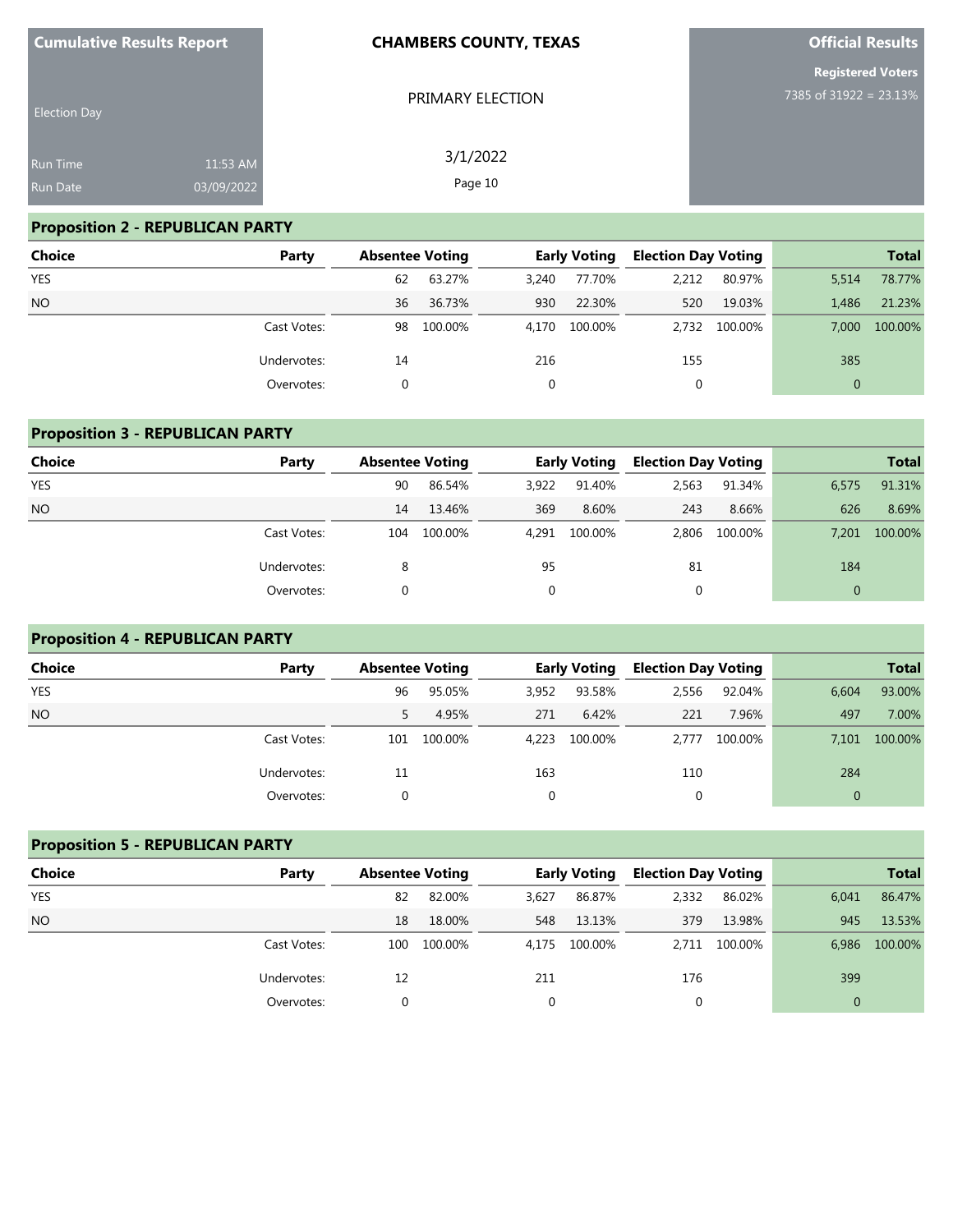| <b>Cumulative Results Report</b> |                        | <b>CHAMBERS COUNTY, TEXAS</b> | <b>Official Results</b>                            |
|----------------------------------|------------------------|-------------------------------|----------------------------------------------------|
| <b>Election Day</b>              |                        | PRIMARY ELECTION              | <b>Registered Voters</b><br>7385 of 31922 = 23.13% |
| Run Time<br>Run Date             | 11:53 AM<br>03/09/2022 | 3/1/2022<br>Page 11           |                                                    |

# **Proposition 6 - REPUBLICAN PARTY**

| <b>Choice</b> | Party       | <b>Absentee Voting</b> |         | <b>Early Voting</b> |         | <b>Election Day Voting</b> |         |              | <b>Total</b> |
|---------------|-------------|------------------------|---------|---------------------|---------|----------------------------|---------|--------------|--------------|
| <b>YES</b>    |             | 87                     | 85.29%  | 3,610               | 87.35%  | 2,325                      | 87.24%  | 6.022        | 87.28%       |
| <b>NO</b>     |             | 15                     | 14.71%  | 523                 | 12.65%  | 340                        | 12.76%  | 878          | 12.72%       |
|               | Cast Votes: | 102                    | 100.00% | 4.133               | 100.00% | 2,665                      | 100.00% | 6.900        | 100.00%      |
|               | Undervotes: | 10                     |         | 253                 |         | 222                        |         | 485          |              |
|               | Overvotes:  |                        |         | 0                   |         | 0                          |         | $\mathbf{0}$ |              |

| <b>Proposition 7 - REPUBLICAN PARTY</b> |             |                        |         |       |                     |             |                            |                |              |  |  |
|-----------------------------------------|-------------|------------------------|---------|-------|---------------------|-------------|----------------------------|----------------|--------------|--|--|
| <b>Choice</b><br>Party                  |             | <b>Absentee Voting</b> |         |       | <b>Early Voting</b> |             | <b>Election Day Voting</b> |                | <b>Total</b> |  |  |
| <b>YES</b>                              |             | 104                    | 100.00% | 4,196 | 98.13%              | 2,708       | 97.34%                     | 7,008          | 97.85%       |  |  |
| <b>NO</b>                               |             | 0                      | 0.00%   | 80    | 1.87%               | 74          | 2.66%                      | 154            | 2.15%        |  |  |
|                                         | Cast Votes: | 104                    | 100.00% | 4.276 | 100.00%             | 2.782       | 100.00%                    | 7.162          | 100.00%      |  |  |
|                                         | Undervotes: | 8                      |         | 110   |                     | 105         |                            | 223            |              |  |  |
|                                         | Overvotes:  | 0                      |         | 0     |                     | $\mathbf 0$ |                            | $\overline{0}$ |              |  |  |

# **Proposition 8 - REPUBLICAN PARTY**

| Choice     | Party       | <b>Absentee Voting</b> |         | <b>Early Voting</b> |         | <b>Election Day Voting</b> |               |              | <b>Total</b> |
|------------|-------------|------------------------|---------|---------------------|---------|----------------------------|---------------|--------------|--------------|
| <b>YES</b> |             | 99                     | 96.12%  | 4,050               | 95.18%  | 2,623                      | 94.86%        | 6,772        | 95.07%       |
| <b>NO</b>  |             | 4                      | 3.88%   | 205                 | 4.82%   | 142                        | 5.14%         | 351          | 4.93%        |
|            | Cast Votes: | 103                    | 100.00% | 4.255               | 100.00% |                            | 2,765 100.00% | 7.123        | 100.00%      |
|            | Undervotes: |                        |         | 131                 |         | 122                        |               | 262          |              |
|            | Overvotes:  |                        |         | $\Omega$            |         | 0                          |               | $\mathbf{0}$ |              |

| <b>Proposition 9 - REPUBLICAN PARTY</b> |             |                        |         |       |                     |       |                            |              |              |  |  |
|-----------------------------------------|-------------|------------------------|---------|-------|---------------------|-------|----------------------------|--------------|--------------|--|--|
| <b>Choice</b>                           | Party       | <b>Absentee Voting</b> |         |       | <b>Early Voting</b> |       | <b>Election Day Voting</b> |              | <b>Total</b> |  |  |
| <b>YES</b>                              |             | 85                     | 81.73%  | 3,569 | 84.06%              | 2,368 | 85.67%                     | 6,022        | 84.65%       |  |  |
| <b>NO</b>                               |             | 19                     | 18.27%  | 677   | 15.94%              | 396   | 14.33%                     | 1.092        | 15.35%       |  |  |
|                                         | Cast Votes: | 104                    | 100.00% |       | 4,246 100.00%       | 2.764 | 100.00%                    | 7.114        | 100.00%      |  |  |
|                                         | Undervotes: | 8                      |         | 140   |                     | 123   |                            | 271          |              |  |  |
|                                         | Overvotes:  | 0                      |         | 0     |                     | 0     |                            | $\mathbf{0}$ |              |  |  |